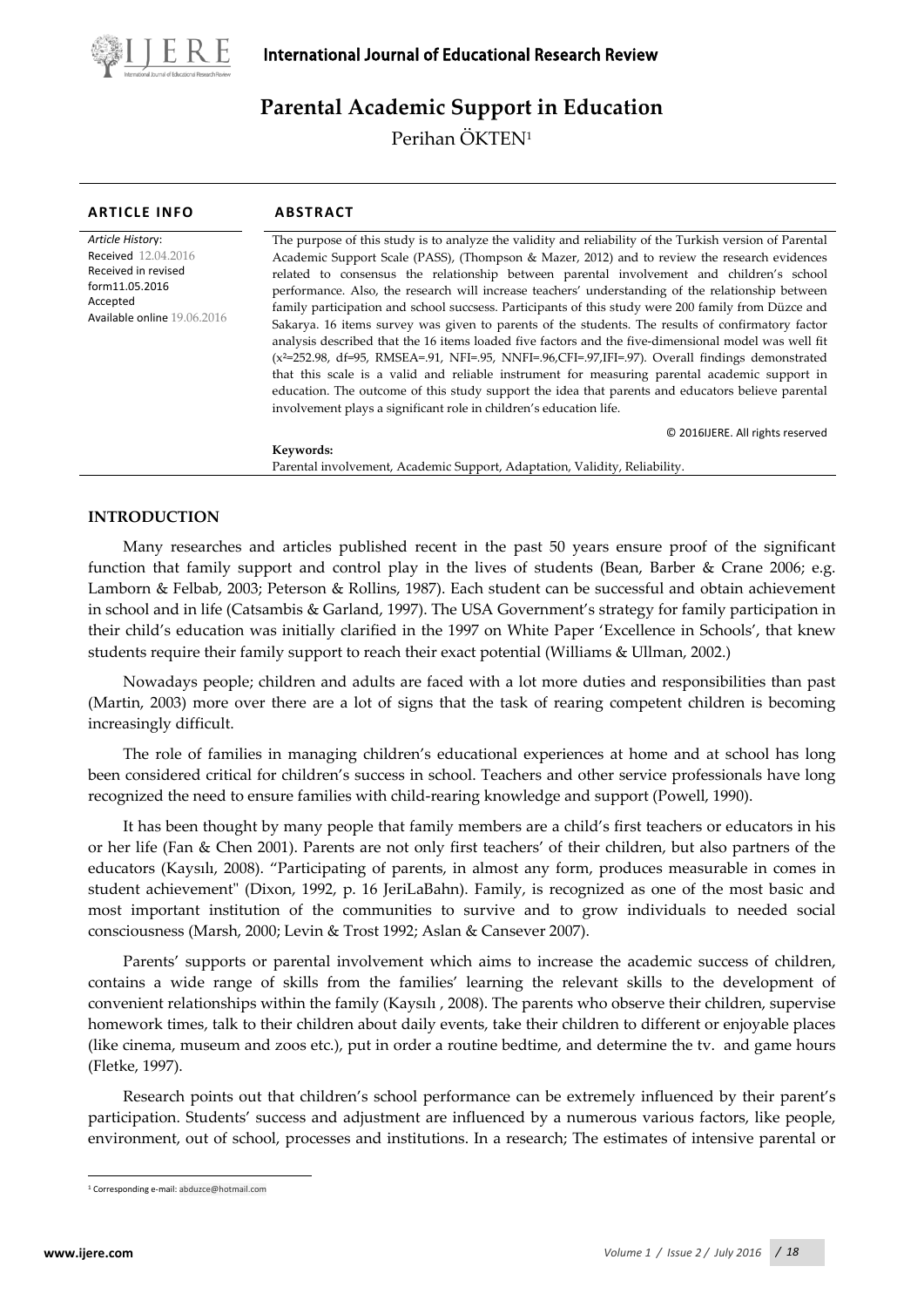family-oriented early childhood programs serving low-income populations have found positive short-term effects on child competence and maternal behaviors and long-term effects on such family characteristics as the level of education, family size, and financial self-support (Powell, 1989). It is widely seen that if students are to enhance their capacity form schooling, they will need to have their families' full support. This support can be seen as helping with children's homework, developing positive attitudes and behaviors towards school. Regular meetings and collaboration with school and teachers can be seen as an example to this. Thus that support increases the pupils' courages positively. Seeing the influences and effects of family member's involvement and different forms of involvement as students move through school remains an understudied process (Sanders, 2001). Many researches show that parental involvement in children's education has got a significant impact on pupils' achievement and adjustment (Desforges & Abouchaar, 2003).

The purpose of this study is to analyze the validity and reliability of the Turkish version of Parental Academic Support Scale (PASS). School parent communication is an important form of parental support, a significant attention given the links between academic success and supports of families (Thompson, 2008b). Briefly, parents can take active roles into the connection between their children with learnings at school and outdoor opportunities (Kaysılı, 2008).

# **METHOD**

### **Participants**

The participants of this research included 200 parents from different public schools located in Sakarya and Düzce, Turkey**.** 78 participants were male which constituted 55.3 % of the sample and 122 participants were female which constituted 44.7 % of the sample. The participants were informed by the researcher then they opted to complete survey.

### **Procedure**

In the begining of the research, the authors of the development study of PASS were contacted for the permission of adapting the PASS into Turkish via e-mail. After his approval, the present study was conducted.

Five English teachers examined on the Parental Academic Support Scale and they translated it into Turkish. Needed arrangements were done.

Next, the English teachers translated the Turkish language back into English, then compared to the original version in terms of consistency and then final Turkish version was attained by negotiating upon all Turkish versions. By carrying out the parental academic support scale in education (PASS), adaptation of the original scale into Turkish culture was confirmed after assessing the scale in terms of validity and reliability. Besides of these assessments, the scale was analysed in terms of item-total correlations and internal consistency reliability. LISREL 8.54 and SPSS 22.0 package programs were used during the data analysis process.

### **RESULTS**

Item-Total Correlations for the Turkish Version of Parental Academic Support Scale are displayed Table 1.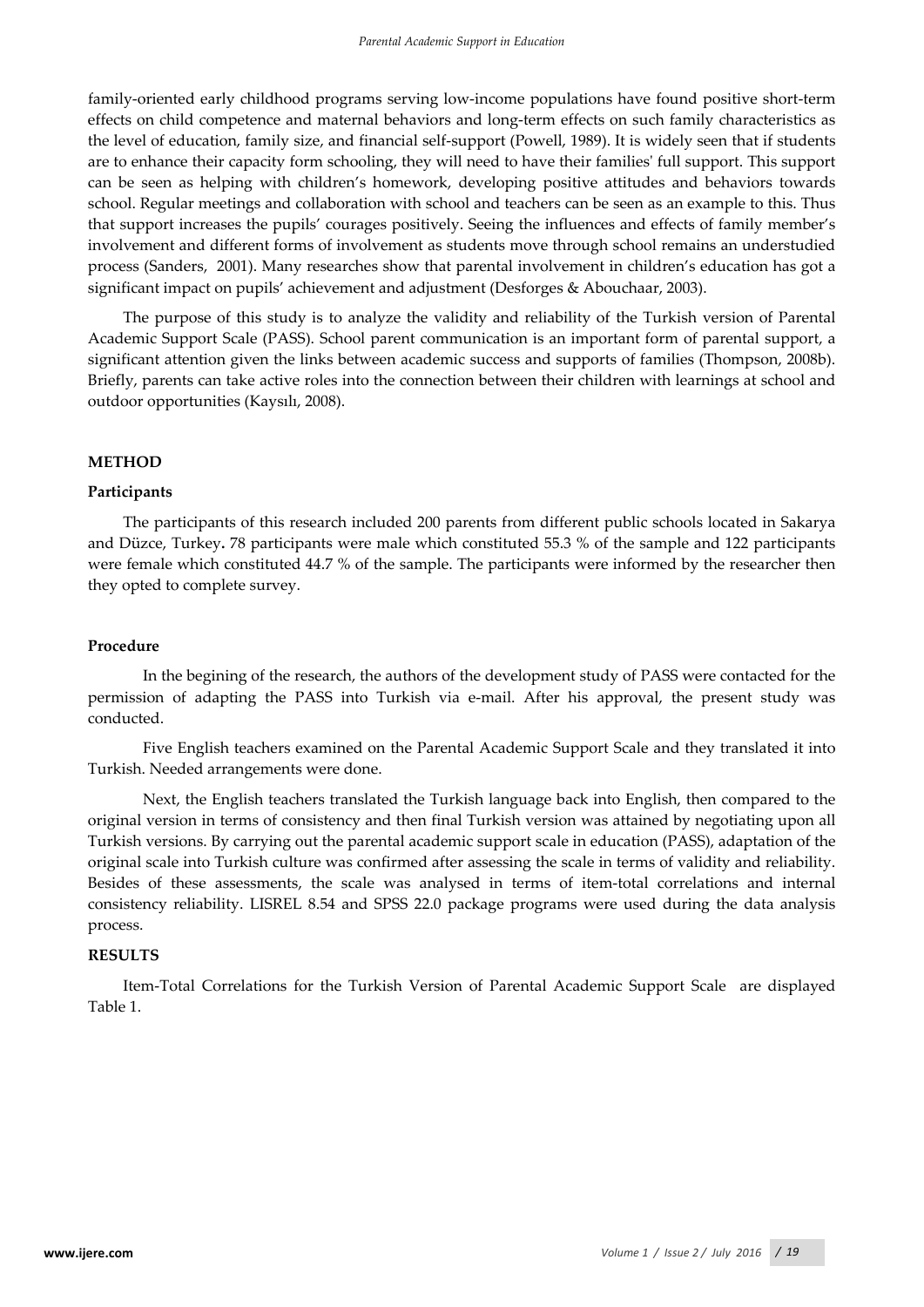| Items                                                                | Item total correlations $(r_{jx})$ |
|----------------------------------------------------------------------|------------------------------------|
| Çocuğumun sınıftaki ders notları hakkında görüştüm                   |                                    |
|                                                                      | .52                                |
| Çocuğumun niçin eksik ödevleri olduğu hakkında                       |                                    |
|                                                                      | .69                                |
| Çocuğumun notlarını nasıl yükseltebileceği hakkında,                 |                                    |
|                                                                      | .64                                |
| Çocuğumun aldığı notu niçin aldığı hakkında                          |                                    |
|                                                                      | .62                                |
| Çocuğumun neden ödevlerini tamamlayamadığı hakkında                  |                                    |
|                                                                      | .72                                |
| Ev ödevleri görevlerinde daha fazla öğrenmeleri hakkında,            |                                    |
|                                                                      | .69                                |
| Ödevi ile ilgili bir soru hakkında,                                  |                                    |
|                                                                      | .72                                |
| Çocuğumun sınıf içi davranışlarının çözümü için bir adres hakkında,  |                                    |
|                                                                      | .69                                |
| Öğretmeni ile münakaşalara girmesi (cevap yetiştirmesi) hakkında,    |                                    |
|                                                                      | .67                                |
| Çocuğumun sınıf düzenini bozması hakkında,                           |                                    |
|                                                                      | .64                                |
| Çocuğumun arkadaş edinme ve devam ettirebilmesi hakkında,            |                                    |
|                                                                      | .65                                |
| Sınıfa materyalleri nasıl getirmediği hakkında                       |                                    |
|                                                                      | .62                                |
| Çocuğuma sınıf arkadaşlarının sataşması hakkında,                    |                                    |
|                                                                      | .69                                |
| Sınıftaki büyük bir davranışsal olay hakkında, (kavga, ırkçılık vs.) |                                    |
|                                                                      | .67                                |
| Çocuğumun geçici sağlık sorunları hakkında,                          |                                    |
|                                                                      | .66                                |
| Çocuğumun yaşadığı önemli fiziksel sağlık sorunu hakkında,           |                                    |
|                                                                      | .71                                |
|                                                                      |                                    |

Table 1: Item-Total Correlation for the Turkish Version of Parental Academic Support Scale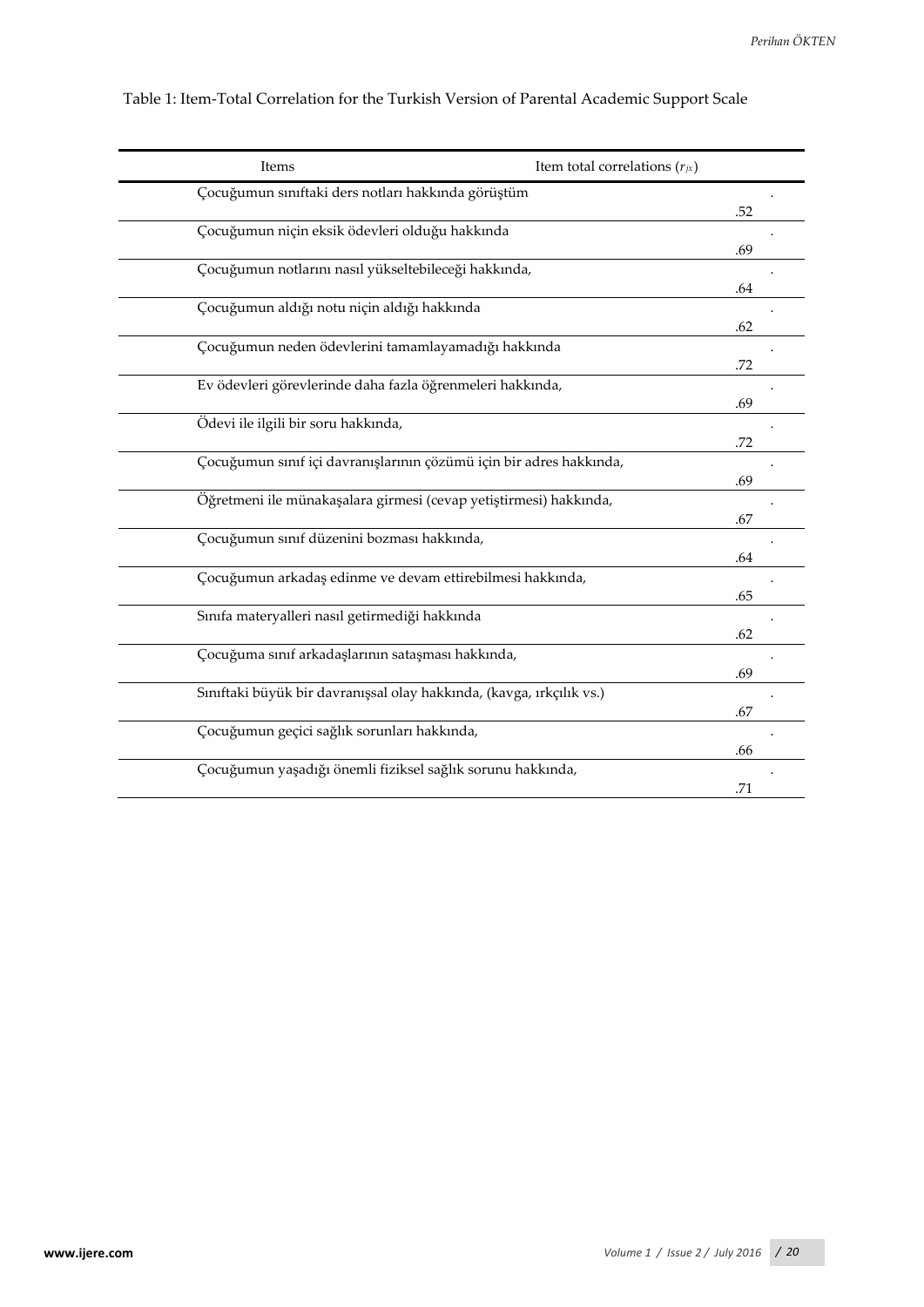# **Construct Validity**

Parental Academic Support Scale in Education (PASS) is widely recommendable for the researchers focusing on clear hypotheses about a scale such as the number of factors or dimensions underlying its items, connection between certain items and certain factors, and the link between factors. By applying PASS, researchers assess "measurement hypotheses" relating to internal structure of a scale. PASS allows researchers to assess the degree of consistency between their hypotheses and the actual data of the scale (B. Thompsonand J.P. Mazer, 2012). The conclusion of confirmatory factor analysis indicated that the fivedimensional model was well fit **(**x²=252.98, df=95, RMSEA=.91, NFI=.95, NNFI=.96,CFI=.97,IFI=.97**).**Factor loadings and path diagram for Turkish version of PASS are displayed in Figure 1.



**Figure 1:**Factor Loadings and Path Diagram for the PASS

#### **Reliability**

The Cronbach's Alpha internal consistency reliability coefficients of the scale were calculated as .93 for whole scale.

#### **DISCUSSION**

The main purpose of this study was to adapt Parental Academic Support Scale into Turkish and evaluate its psychometric values. Thompson and Mazer point out that developing instruments designed for specific populations and settings is a significant attempt for PASS researches, the study serves as an answer to this call. In the light of the need for a valid measure for evaluating the PASS in Turkish-speaking students, we adapted the Parental Academic Support Scale into Turkish. Overall findings of the PASS Turkish version showed reliability and validity with adaptive features. Thus, the study confirmed that the Turkish version of the Academic Support Scale was a valid and reliable measure. Construct validity and item-total correlations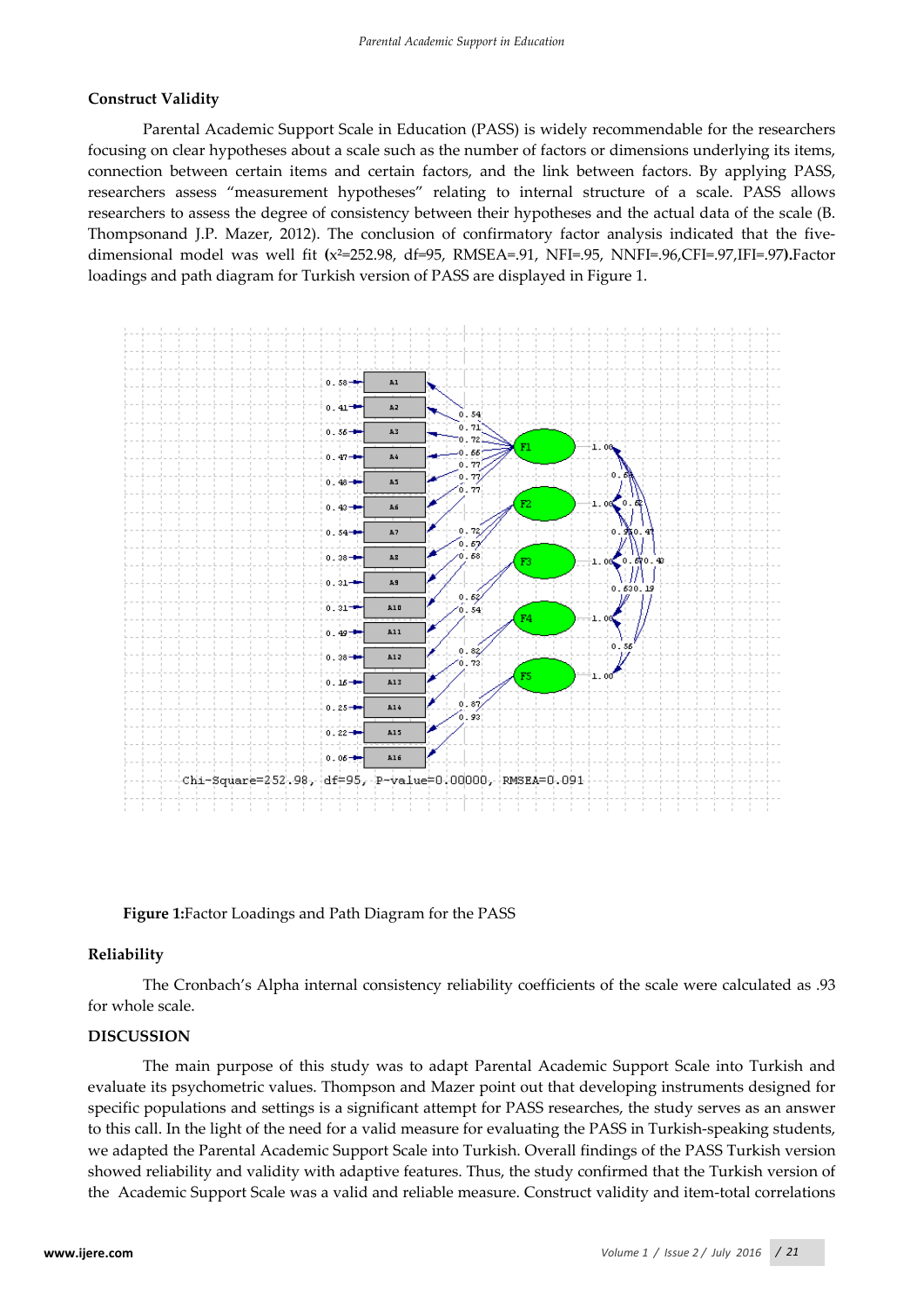promoted the strength of the Turkish version of the Academic Support Scale and adaptation to the original English version. The results of confirmatory factor analysis described that the 16 items loaded five factors and the five dimensionals model was well fit.  $(x^2=252.98, df=95, RMSEA=0.91, NFI=0.95,$ NNFI=.96,CFI=.97,IFI=.97). The internal consistency co efficient was. 93 for the overall scale. The item-total correlations of PASS ranged from .29 to .69. Thus, this study shows that the adapted PASS is a valid and reliable instrument for measuring PASS in different types of school (primary, secondary and high school) children in Turkey.

In general, many educational researches have shown proof of useful effects of family participation on education. (Christenson, Rounds, and Gorney, 1992; Epstein, 1991; Singh et al., 1995, Fan, X., & Chen, M. 2001) Cummins (1986, 2003) reached that families' involvement in their children's education has an important effect on their academical achievement (Borba, 2009). Another study is showed us that parental involvement of their children's autonomy estimates self-esteem, talent and success at school (Grolnick, 2003; Ratelle, 2005). Children's school relation, self-esteem and motivations are all connection with family involvement (Goodwin, 2015). The more families support their children's training, the more useful are the success and their effects with a permanent impact. (Karim, D. 2010) Many educators have widely described parent participation as the basic instrument by which to increase school success from each level (Hara 1998; Jeynes , 2007) Also, A lot of researches indicate that parent support can raise pupils' school performance (Desforges & Abouchaar, 2003; Lall, Campbell, Gillborn, 2004). The outcomes of this research sign that parents participation on education has a positive influence on child's school success (Jeynes, 2007). The partnership of school and parents will guide a successful school life in terms of trained students achievements and outcomes and developed institutional duty, that used to be the fundemental princible of an educational institute (Karim, 2010).

However, the present paper has a few limitations worth considering. The sample size of the current study is one of the limitations. It consists of 200 family from Düzce and Sakarya which limits the validity of the findings. Generalizability of these findings cannot be guaranteed with all populations in Turkey. In order to generalize the outcomes of this study, it is suggested that further researches should be conducted with various populations. In addition, future research should aim to investigate adult learners family, as well as a wider age range, to attempt to confirm the factor structure of the scale.

It is believed that the PASS suggests specific benefits over many other debates of the role and functions of parents in their children's academic lives. Firstly, it definites parental supports or parent involvement as a process that occurs over time, next it offers that all the compenents of these supports and contributions taken together build the involvement process. Consequently, it offers distinct views of entry into the process of parent support and childen outcomes for both study and attempt for those who wish to understand more pleasantly the useful of explicit factors at explicit points in the process, and for whom wish to progress levels of parent support, the performance of family participation, or the additions of schools to family participation levels and options.

The study shows that family participation in education has a positive impact on child's academic achievement. Also PASS can offer research specialists and practitioners chances to better understand that communication actions in the educational area, and increase the other benefical functions.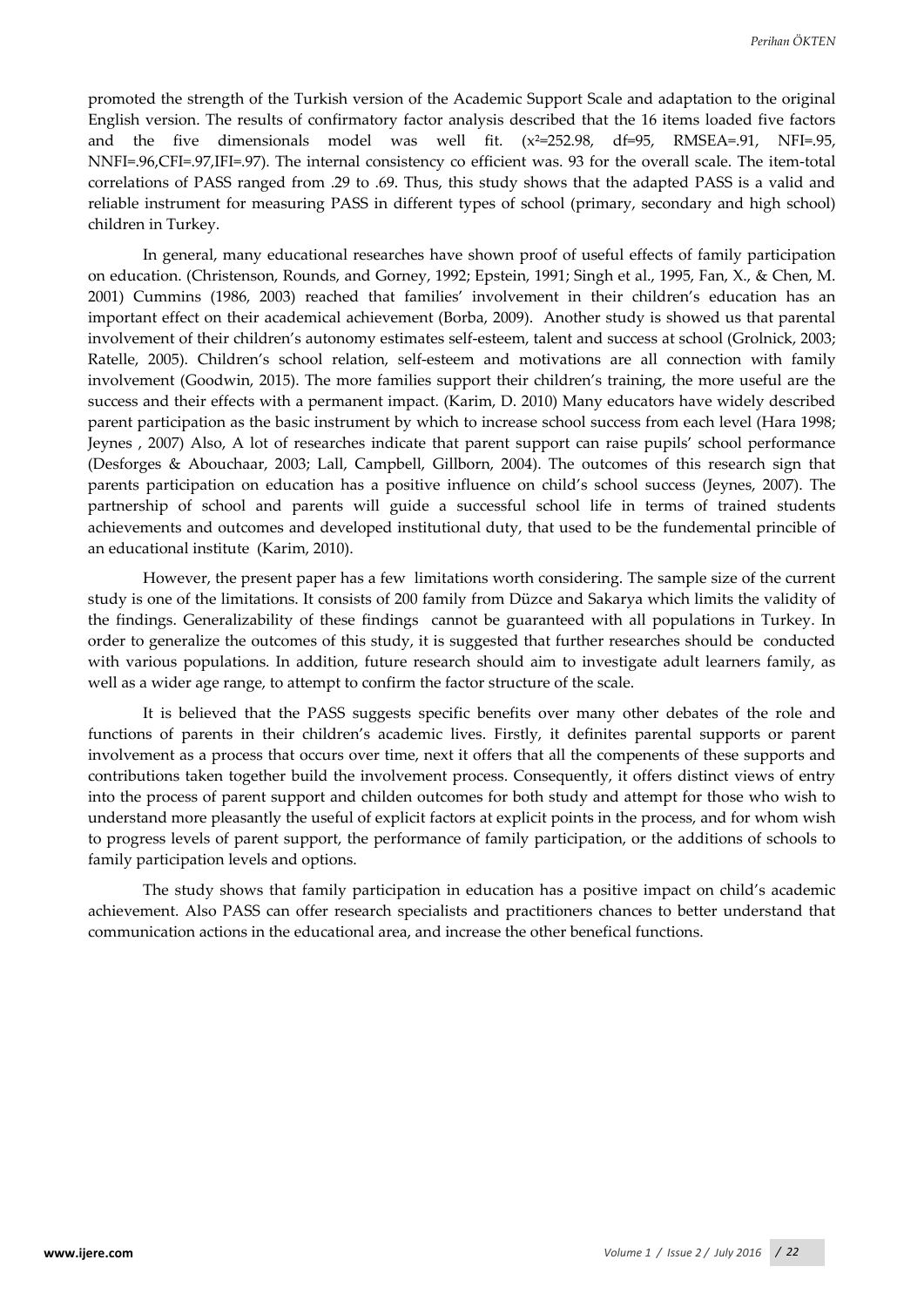# **References**

- Aslan N. & Cansever Arslan B.- (2007). Okuldaki sosyal etkinliklere katılımda ebeveyn- çocuk etkileşimi (Kültürlerarası bir karşılaştırma). *Ege Eğitim Dergisi* (8)1: 113-131
- Bean, R. A., Barber, B. K., & Crane, D. R. (2006). Parental support, behavioral control, and psychological control among African American youth the relationships to academic grades, delinquency, and depression. *Journal of Family Issues,* 27(10), 1335-1355.
- Berg, B. L., Lune, H., & Lune, H. (2004). *Qualitative research methods for the social sciences (Vol. 5)*. Boston, MA: Pearson.
- Borba, M. (2009). Caring closes the language-learning gap: Investing in developing caring relationships between school and the families of English learners pays off in parental support for education and improved learning for students. *Phi Delta Kappan,* 90(9), 681.
- Catsambis, S., & Garland, J. E. (1997). Parental involvement in students' education during middle school and high school. Report No. 18.
- Cummins, J. (2003). Basic interpersonal communicative skills and cognitive academic language proficiency. *BICS and CALP. Accessed on July*, *25*, 2010.
- Desforges, C., & Abouchaar, A. (2003). The impact of parental involvement, parental support and family education on pupil achievement and adjustment*: A review of literature.* London: DfES Publications.
- Fan, X., & Chen, M. (2001). Parental involvement and students' academic achievement: A meta-analysis. *Educational psychology review,* 13(1), 1-22.
- Fletke, L. L. (1997). *Parental involvement in Education*. Master thesis, Grand Valley State University
- Goodwin, S. C. (2015). *Parental involvement and academic achievement*. Doctoral dissertation, Brenau Unıversıty.
- Hoover-Dempsey, K., & Sander, H. (1995). Parental involvement in children's education: Why does it make a difference. *The Teachers College Record*,*97*(2), 310-331.
- Jeynes, W. H. (2007). The relationship between parental involvement and urban secondary school student academic achievement a meta-analysis. *Urban education,* 42(1), 82-110.
- Karim, D. (2010, July 11). *Parental involvement in education*. Dawn. Islamabad.
- Keçeli-Kaysili, B. (2008). Akademik başarının arttırılmasında aile katılımı. *Ankara Üniversitesi Eğitim Bilimleri Fakültesi Özel Eğitim Dergisi,* 9(01), 069-083.
- LaBahn, J. (1995). Education and parental involvement in secondary schools: Problems, solutions, and effects. *Educational Psychology Interactive*, 1(1).
- Martin, T. (2003) *Parental involvement in education*. Doctoral dissertation, University of Wisconsin Stout).
- Ratelle, Catherine F.,"Perceptions of parental involvement and support as predictors of college students' persistence in a science curriculum. *Journal of Family Psychology* 19.2 (2005): 286